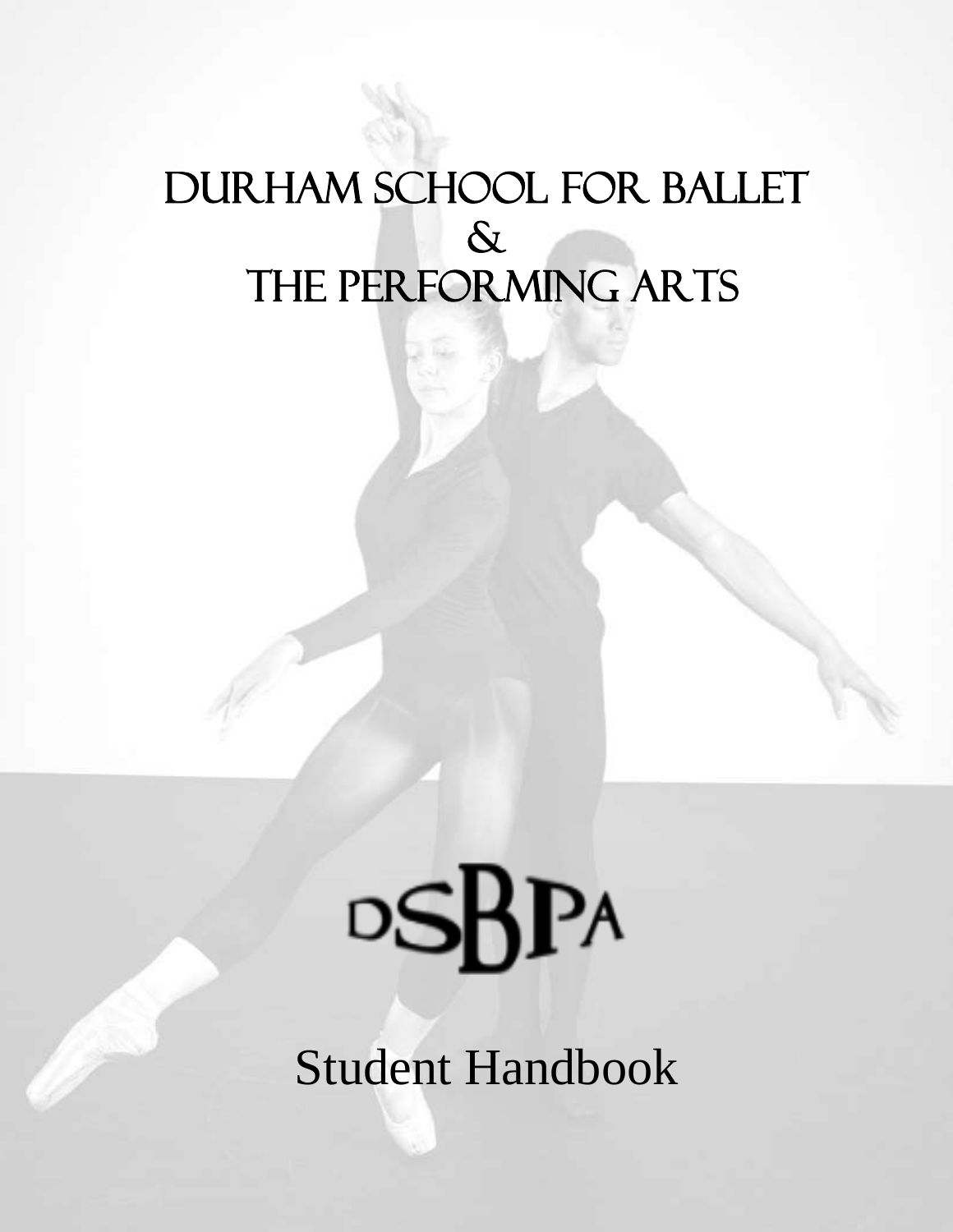# Message from the Director

Welcome to Durham School for Ballet & the Performing Arts! I founded our school in 2005 (originally Legacy Studios) to bring outstanding classical ballet training to Durham.

We have now grown and expanded into dance techniques that were not even available in 2005 such as aerial silks and aerial lyra. I believe that education and opportunities to improve never stop, so keep an eye on us as we expand our horizons in our community!

I hope that you find the Parent/Student Manual as helpful as I am attempting to make it. Inside these pages you will find DSBPA expectations and policies that why we are the best training program in Durham.

You can expect to find our same, stellar staff as we continue to utilize American Ballet Theatre's National Training Curriculum for all our ballet levels with instructors that are certified in ballet pedagogy. In addition, our aerial instructors continue to work towards teaching certification through the New England Conservatory of Circus Arts training program among others.

During my early training I had the opportunity to work with outstanding instructors and leaders in the field of dance, both locally and internationally. I have not forgotten any of those individuals nor the lessons (both dance and personally) they provided. Those experiences constantly remind me what kind of impact dance training has on the whole person, and I call upon the best of those experiences as I hand down tradition here at DSBPA.

It is of the utmost importance to me that dance is available to ALL people. We keep an open door for all everyone that seeks joy in the movement of their bodies. While we cannot be all things to all people, I exist to share my love of this field with all those that wish it.

I am truly grateful to you and your family for joining our Durham School for Ballet & the Performing Arts family!

Sincerely

Boleyn H. Willis-Zeger Owner/Director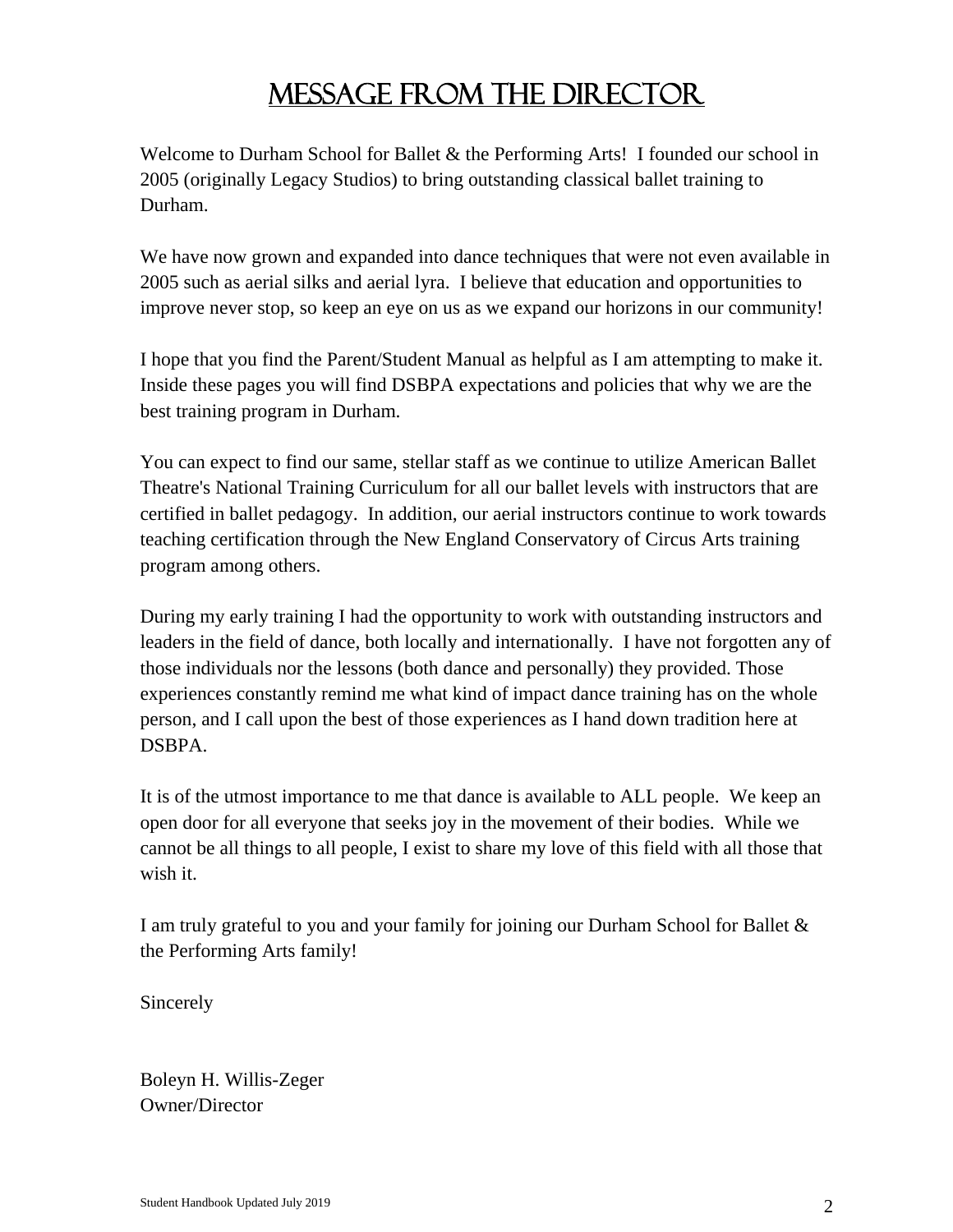| Children's Division (Ages 3-7)<br>Children's Division classes (Not all classes are offered every year.)<br><b>Student Division (Ages 8-16)</b><br>Student Division Classes (Not all classes are offered every year.).<br><b>Ballet Levels 1-5:</b><br><b>Recreational Division</b><br><b>Ballet</b><br>Aerial<br><b>Admission &amp; Enrollment</b><br><b>Registration &amp; Tuition</b><br>Medical leave or Withdrawal<br>Scholarships<br><b>Summer Programming</b><br><b>School Policies &amp; Procedures</b><br>Code of Conduct<br><b>Class Etiquette</b><br>USE OF SOCIAL MEDIA* | 4<br>4<br>5<br>5<br>5<br>$\overline{7}$<br>$\overline{7}$<br>8<br>9 |
|-------------------------------------------------------------------------------------------------------------------------------------------------------------------------------------------------------------------------------------------------------------------------------------------------------------------------------------------------------------------------------------------------------------------------------------------------------------------------------------------------------------------------------------------------------------------------------------|---------------------------------------------------------------------|
|                                                                                                                                                                                                                                                                                                                                                                                                                                                                                                                                                                                     |                                                                     |
|                                                                                                                                                                                                                                                                                                                                                                                                                                                                                                                                                                                     |                                                                     |
|                                                                                                                                                                                                                                                                                                                                                                                                                                                                                                                                                                                     |                                                                     |
|                                                                                                                                                                                                                                                                                                                                                                                                                                                                                                                                                                                     |                                                                     |
|                                                                                                                                                                                                                                                                                                                                                                                                                                                                                                                                                                                     |                                                                     |
|                                                                                                                                                                                                                                                                                                                                                                                                                                                                                                                                                                                     |                                                                     |
|                                                                                                                                                                                                                                                                                                                                                                                                                                                                                                                                                                                     |                                                                     |
|                                                                                                                                                                                                                                                                                                                                                                                                                                                                                                                                                                                     |                                                                     |
|                                                                                                                                                                                                                                                                                                                                                                                                                                                                                                                                                                                     |                                                                     |
|                                                                                                                                                                                                                                                                                                                                                                                                                                                                                                                                                                                     | 9                                                                   |
|                                                                                                                                                                                                                                                                                                                                                                                                                                                                                                                                                                                     | 10                                                                  |
|                                                                                                                                                                                                                                                                                                                                                                                                                                                                                                                                                                                     | 10                                                                  |
|                                                                                                                                                                                                                                                                                                                                                                                                                                                                                                                                                                                     | 10                                                                  |
|                                                                                                                                                                                                                                                                                                                                                                                                                                                                                                                                                                                     | 11                                                                  |
|                                                                                                                                                                                                                                                                                                                                                                                                                                                                                                                                                                                     | 11                                                                  |
|                                                                                                                                                                                                                                                                                                                                                                                                                                                                                                                                                                                     | 11                                                                  |
|                                                                                                                                                                                                                                                                                                                                                                                                                                                                                                                                                                                     | 12                                                                  |
| Attendance                                                                                                                                                                                                                                                                                                                                                                                                                                                                                                                                                                          | 13                                                                  |
| <b>Waivers for Aerialists</b>                                                                                                                                                                                                                                                                                                                                                                                                                                                                                                                                                       | 14                                                                  |
| Promotion                                                                                                                                                                                                                                                                                                                                                                                                                                                                                                                                                                           | 14                                                                  |
| Make Up Classes                                                                                                                                                                                                                                                                                                                                                                                                                                                                                                                                                                     | 14                                                                  |
| Withdrawing from or adding classes                                                                                                                                                                                                                                                                                                                                                                                                                                                                                                                                                  | 14                                                                  |
| <b>Building Rules</b>                                                                                                                                                                                                                                                                                                                                                                                                                                                                                                                                                               | 15                                                                  |
| <b>Class Observation</b>                                                                                                                                                                                                                                                                                                                                                                                                                                                                                                                                                            | 15                                                                  |
| Cameras & Photography & Zoom recording                                                                                                                                                                                                                                                                                                                                                                                                                                                                                                                                              | 15                                                                  |
| <b>Cell Phones</b>                                                                                                                                                                                                                                                                                                                                                                                                                                                                                                                                                                  | 15                                                                  |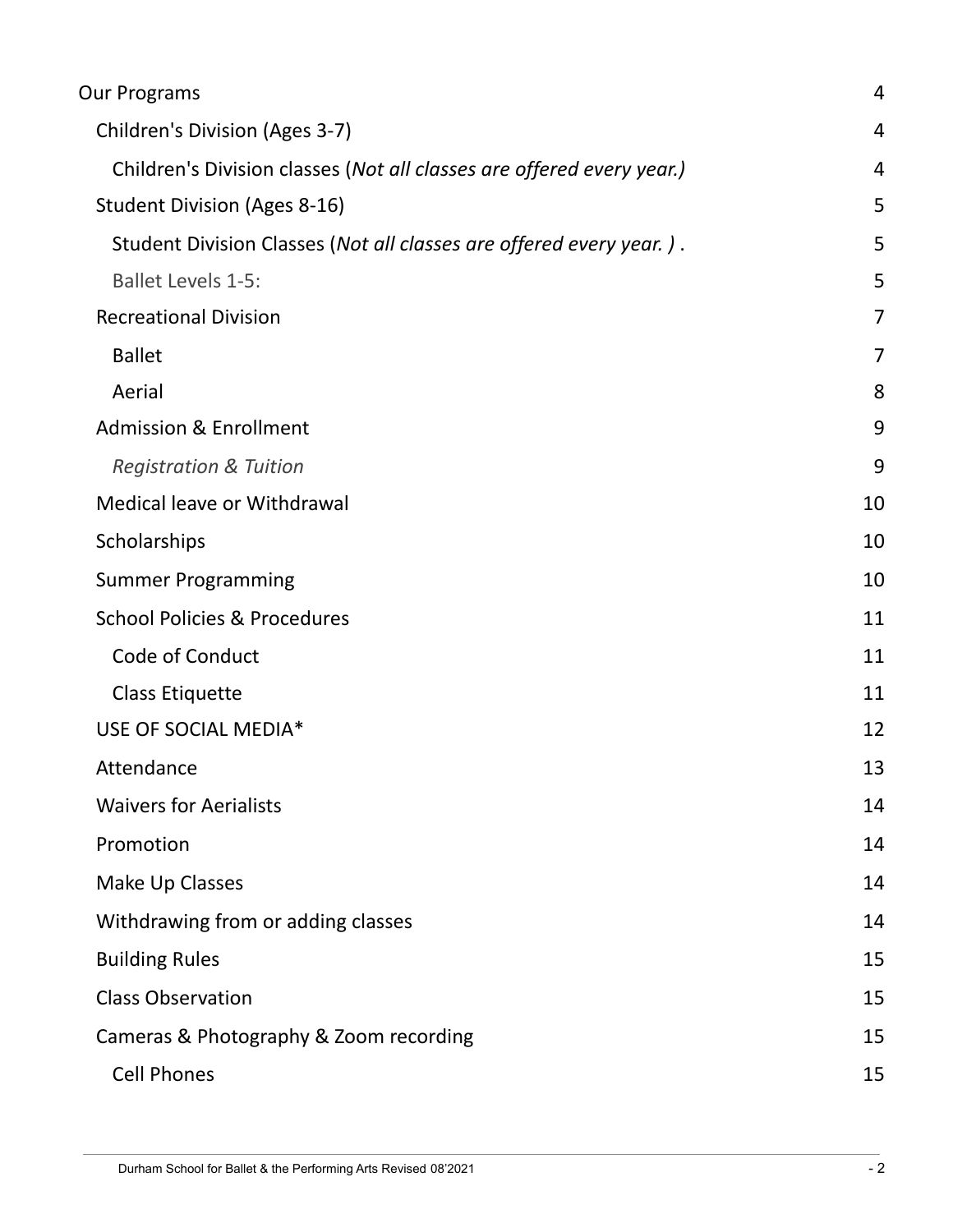| Belongings & Valuables                         | 16 |
|------------------------------------------------|----|
| Lost and Found                                 | 16 |
| Hands on Training                              | 16 |
| <b>Parent Teacher Communication</b>            | 16 |
| Notices to Parents and Students                | 16 |
| <b>Medical Leave and Doctor's Notes</b>        | 17 |
| Injuries                                       | 17 |
| Personal Hygiene                               | 17 |
| <b>Weight Loss</b>                             | 18 |
| Transportation, Drop-off, Pick-up, and Parking | 18 |
| Arrival at the School                          | 18 |
| Departure from the School                      | 18 |
| <b>Inclement Weather Closure Procedures</b>    | 19 |
| <b>Dress Codes</b>                             | 19 |
| Dress Code for Children's Division             | 19 |
| Dress Code for Student Division                | 20 |
| <b>Dress Code for Recreational Division</b>    | 20 |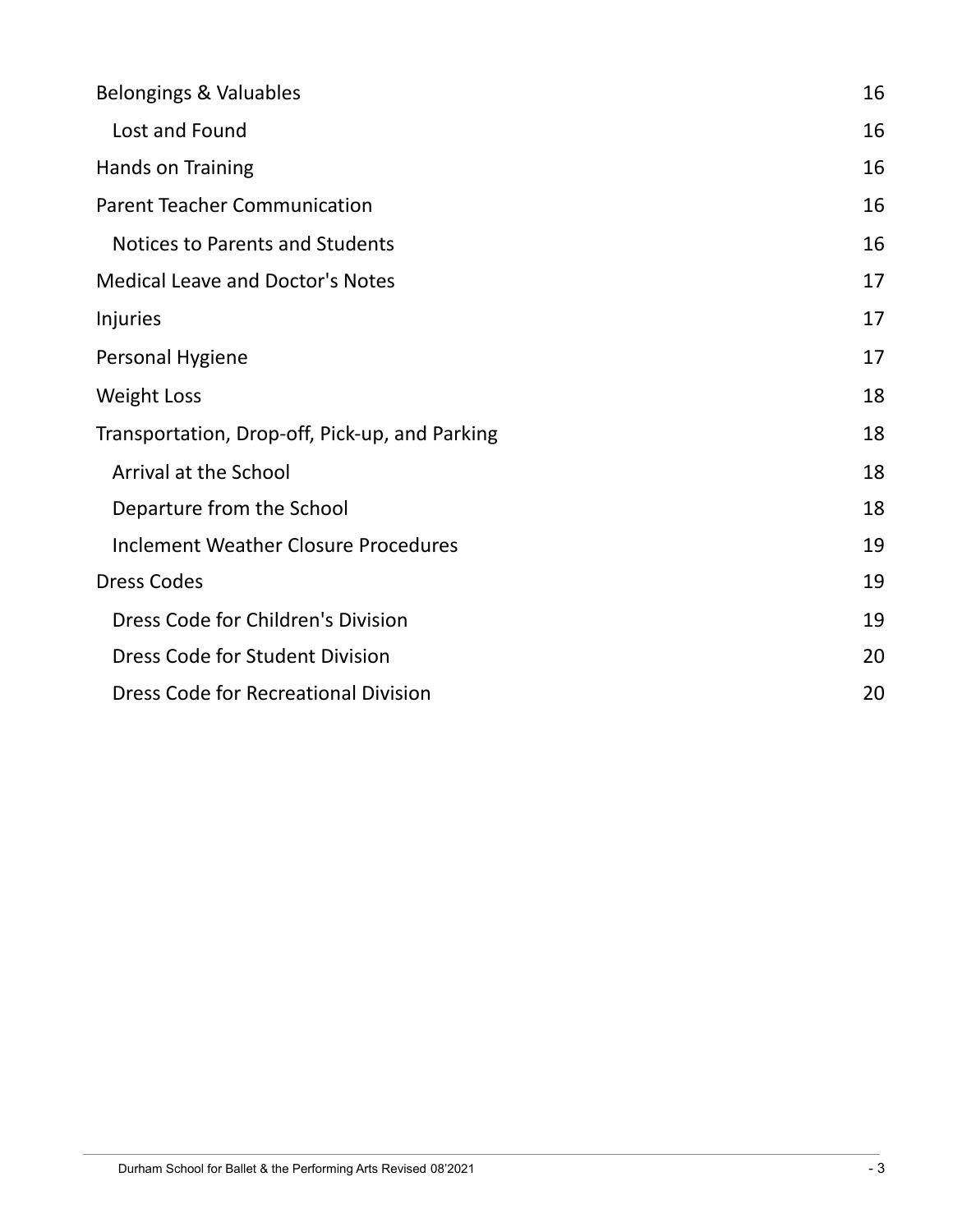# <span id="page-4-0"></span>Our Programs

Durham School for Ballet & the Performing Arts, LLC is comprised of three divisions: Children's Division, Student Division and Recreational Division. All divisions feature instruction designed to challenge the physical and technical abilities of each student while nurturing the spirit and encouraging artistry. We offer many dance disciplines under each of those divisions.

The School utilizes the American Ballet Theatre National Training Curriculum for all of our ballet classes and our faculty and administration has developed an aerial curriculum for our aerial classes. This ensures that classroom curriculum in all disciplines is consistent within the School. Both the Aerial and Ballet programs are kept up to date with best practices in the field, by continued education, research, and training by our faculty.

Some of our classes have open and rolling enrollment year-round; others, due to age recommendations and/or prerequisites, require assessment (new students) or evaluation (returning students) and have a limited period during which students may register.

# <span id="page-4-1"></span>**Children's Division (Ages 3-7)**

Children's Division classes introduce children to music and movement through a progression that stresses creativity and group interaction. They also serve to introduce young children to the fundamentals of classical ballet, focusing on proper body alignment, basic ballet technique and terminology, and musicality. A class uniform is required for Primary Ballet classes Levels 1-3.

Children's Division classes, which include Pre-Primary through Primary Level 3 (ages 3-7) have an open enrollment policy. Advancement depends on the individual student completing all the requirements set for that level including but not limited to, mastery of technique, conduct, receptivity to new concepts and musicality. We believe in "stages not ages". A class uniform is required for Primary Ballet classes Levels 1-3.

# <span id="page-4-2"></span>**Children's Division classes (***Not all classes are offered every year.)*

**Pre-Primary, Ages 3-4**, encourages children to explore the movement of their bodies in space. The class will help children develop rhythm, coordination and cross-patterning accompanied by selected music.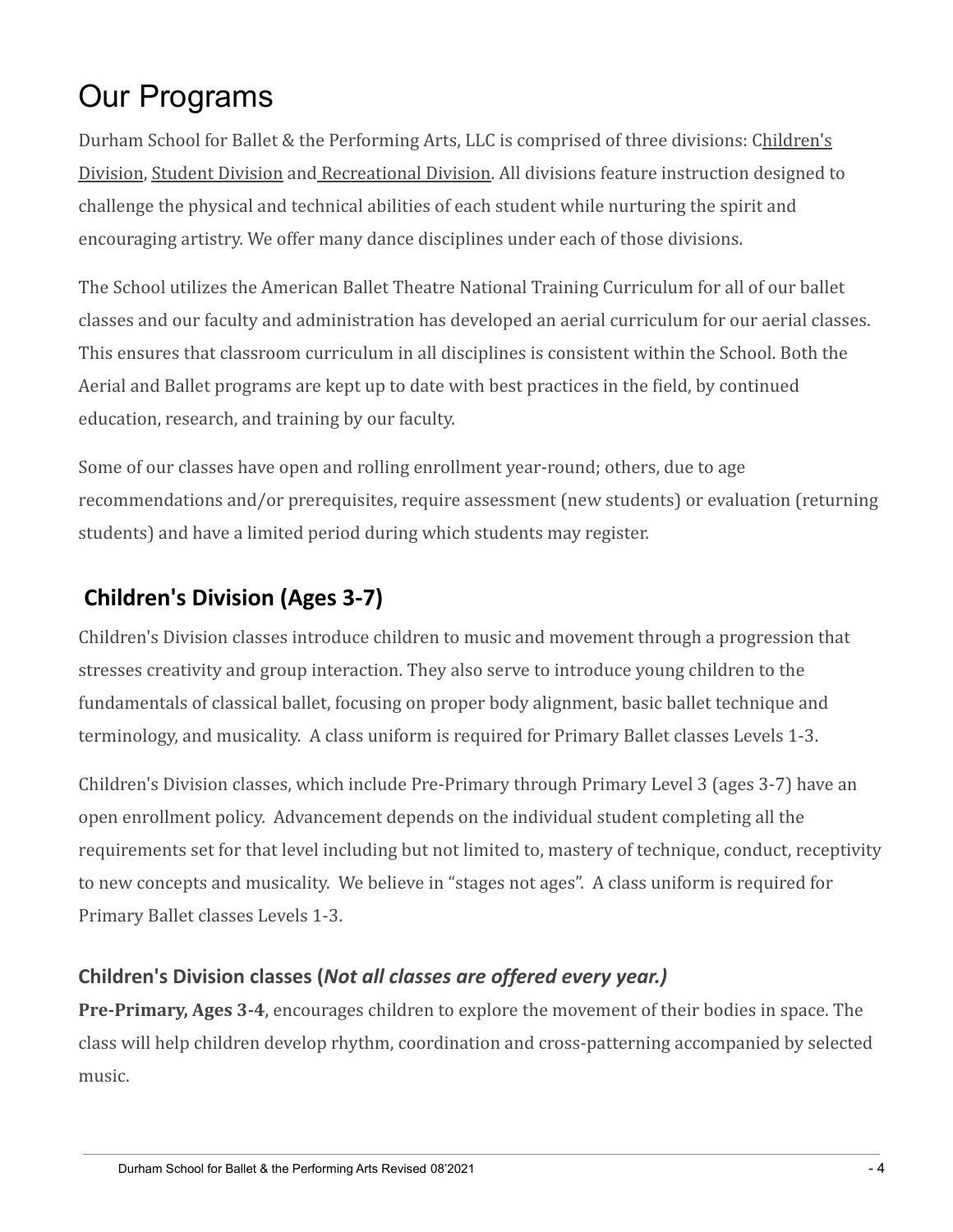**Primary Levels 1-3, ages 5-7**, are preparatory classes with a focus on both fun and developing the movement skills, cross-patterning and alignment necessary for progression in ballet technique. Although children benefit from the repetition of starting at Primary 1 and advancing to each level, students should enroll with their age group in the Primary levels.

**Aerial Exploration, Ages 5-7**, focuses on Creative Movement with the addition of low hanging, knotted aerial silks.

**Caregiver and Me, Ages 2-5**, allows a caregiver and their child to interact with aerial silks while moving creatively.

# <span id="page-5-0"></span>**Student Division (Ages 8-16)**

Enrollment in Student Division classes (Ballet Levels 1-5) is by assessment by DSBPA faculty. Assessment is done prior to the beginning of the academic year during Assessment Week. Students wishing to register after Assessment Week is over must attend a trial class or may schedule a private placement assessment with the Director (or designated staff). Private assessments generally take one hour. Students needing to schedule an assessment should contact the office for cost and available times.

Student Division classes are taught with methods designed to prepare our students for success in the performing arts, however we have many students who desire careers in other areas. We believe that whatever field of endeavor students seek, the inherent qualities of dance training -- the discipline, preparedness, self-respect, respect for others, focus, open-mindedness, perseverance and sense of humor -- build the foundation for all successful careers.

#### <span id="page-5-1"></span>**Student Division Classes (***Not all classes are offered every year)*

#### <span id="page-5-2"></span>**Ballet Levels 1-5:**

Classes include exercises at the barre and center while building muscular strength, posture, coordination and musicality. Each level provides the technical building blocks for the following level. DSBPA utilizes American Ballet Theatre National Training Curriculum®. This is an 8 level program that combines high quality artistic training with the basics of dancer health and child development. The ABT NTC consists of a comprehensive set of age-appropriate, outcome-based guidelines to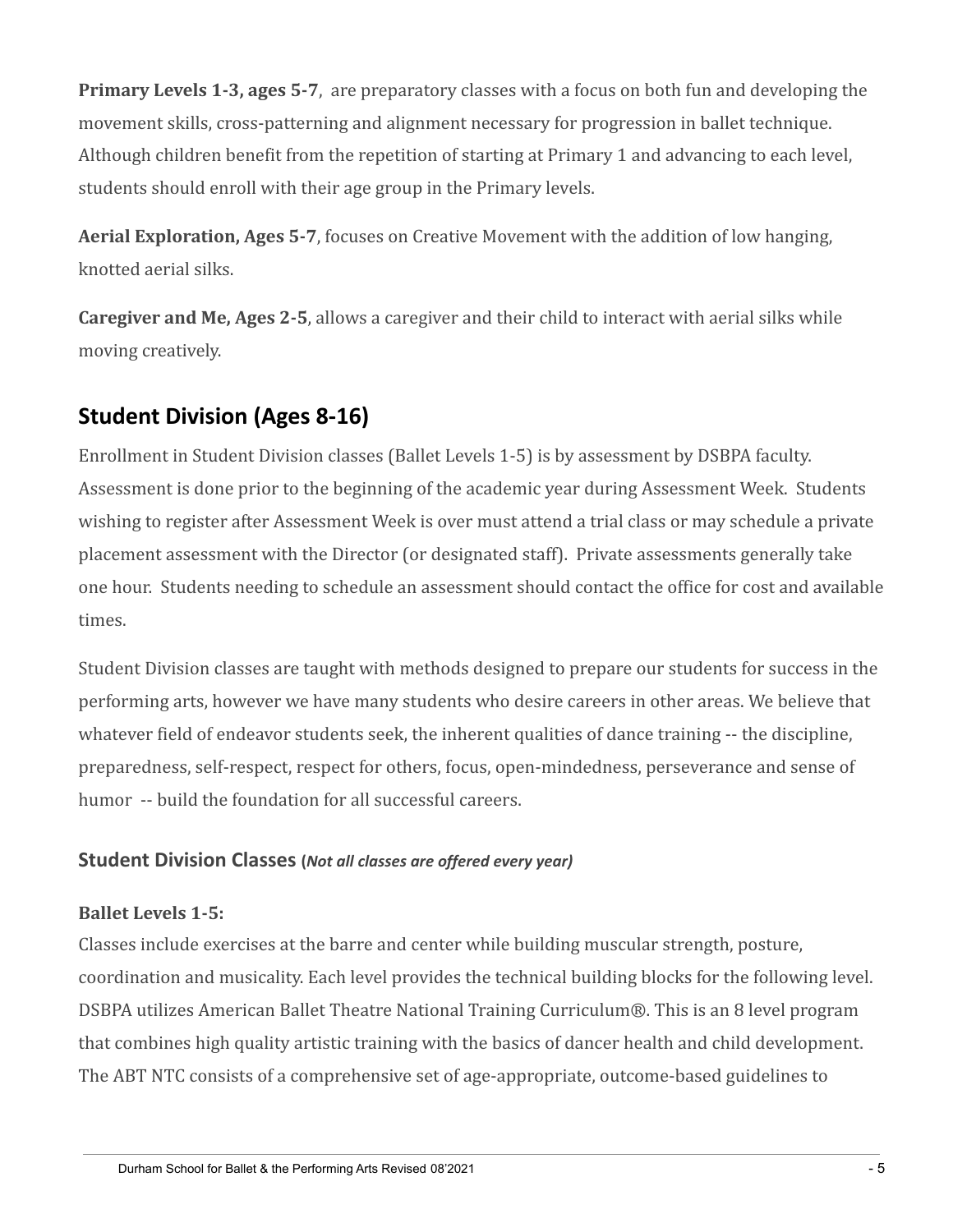provide the highest quality ballet training to dance students of all ages and skill levels. Dancers must demonstrate mastery in one level before moving to the next.

#### **Pointe 1-3:**

Pointe work begins when ballet students have at least four years of training and are attending *three or more* ballet technique classes per week. Dancers must demonstrate strength and control in their flat shoes before they can be considered for pointe work. After completing Pointe 2, students are expected to take some of their weekly technique classes in their pointe shoes.

#### **Variations**:

Pointe students learn choreographic excerpts from classical ballets.

#### **Pas de Deux:**

This class is required for Ballet Levels 4 and 5. Students learn how to dance with a partner performing lifts and assisted turns. Strong pointe technique is required for this class.

#### **Contemporary Ballet:**

This class brings a fresh and open approach to the study of traditional ballet vocabulary. The class fuses the different elements of ballet with movement from other dance genres. Students will advance technically while learning to move more freely and with more grace and confidence. We will place emphasis on the full expression of the torso through weighted limbs, propulsion and the ability to create impulse with varied tempos and rhythms. This class may be taken on flat or en pointe.

#### **Allegro:**

This class focuses on speed and precision in jumps and turns to improve endurance, muscular strength and coordination. This class provides excellent cross-training for any sports activity.

#### **Modern Levels 1-3:**

Our modern classes are places for critical thinking, moving and crafting. The class begins slowly with practices that activate a sense of availability in the body and that allow the discovery of ways to let go of tension while expanding movement potential. Phrase work allows us to research musical accuracy, detail, line, counterpoint and a fluid relationship between the legs and arms. Each exercise is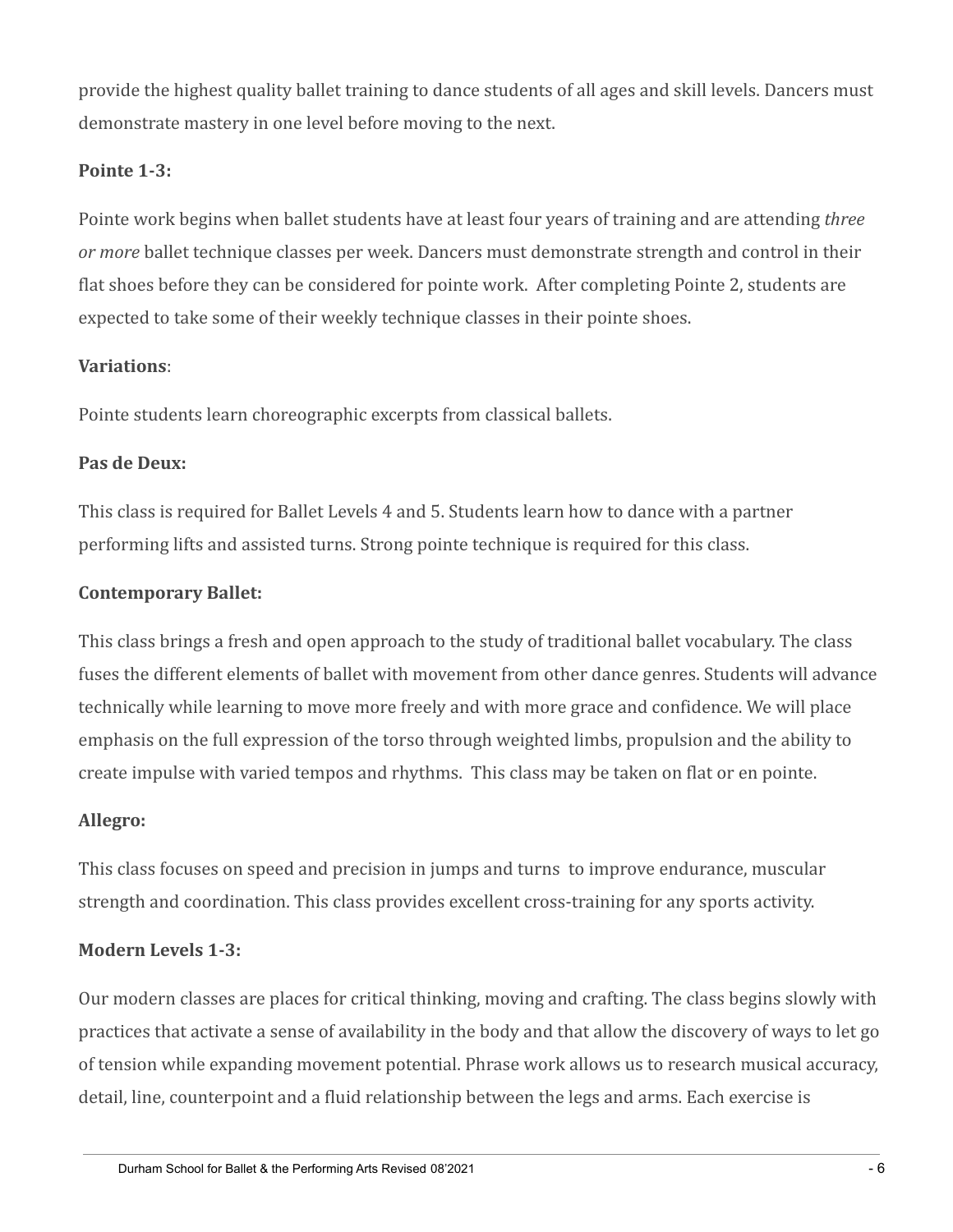designed to develop both technical execution and artistry through the use of continual motion, sequential articulation and momentum while encouraging effortless epaulement. Throughout class, students are encouraged to embrace and expand their physical range as empowered, confident movers through a myriad of neoclassical styles.

#### **Class Journal for student division:**

All students in the Student Division are required to keep a class journal of all lectures, corrections and assignments. Students must bring this notebook with them to every class and record any corrections given to the student or the class, or new movement or vocabulary learned that day. The journal should be reviewed regularly to reinforce the learning that goes on in the classroom. Students should record all questions they may have about corrections or new vocabulary given, so that they can be clear when asking their instructor for clarification. Journals are used as a tool for student progress and understanding.

# <span id="page-7-0"></span>**Recreational Division**

Our recreational program is designed to provide an opportunity to learn more about the art of dance. Our classes are catered to dancers at all levels and ages, open to any student who enjoys dance and wishes to begin or continue their training in any of our disciplines. Led by enthusiastic and professional instructors, dancers learn correct terminology and technique in an encouraging classroom atmosphere. By using positive reinforcement, we strive to give every dancer a positive dance experience. Let us share our passion for dance with you!

Both Aerial and Ballet courses are progressive.

#### <span id="page-7-1"></span>**Ballet**

Students' training includes exercises at the barre and center while building muscular strength, posture and musicality. Each level provides the technical building blocks for the following level. We teach following the American Ballet Theatre National Training Curriculum, an 8-level program that combines high quality artistic training with the basics of dancer health and child development.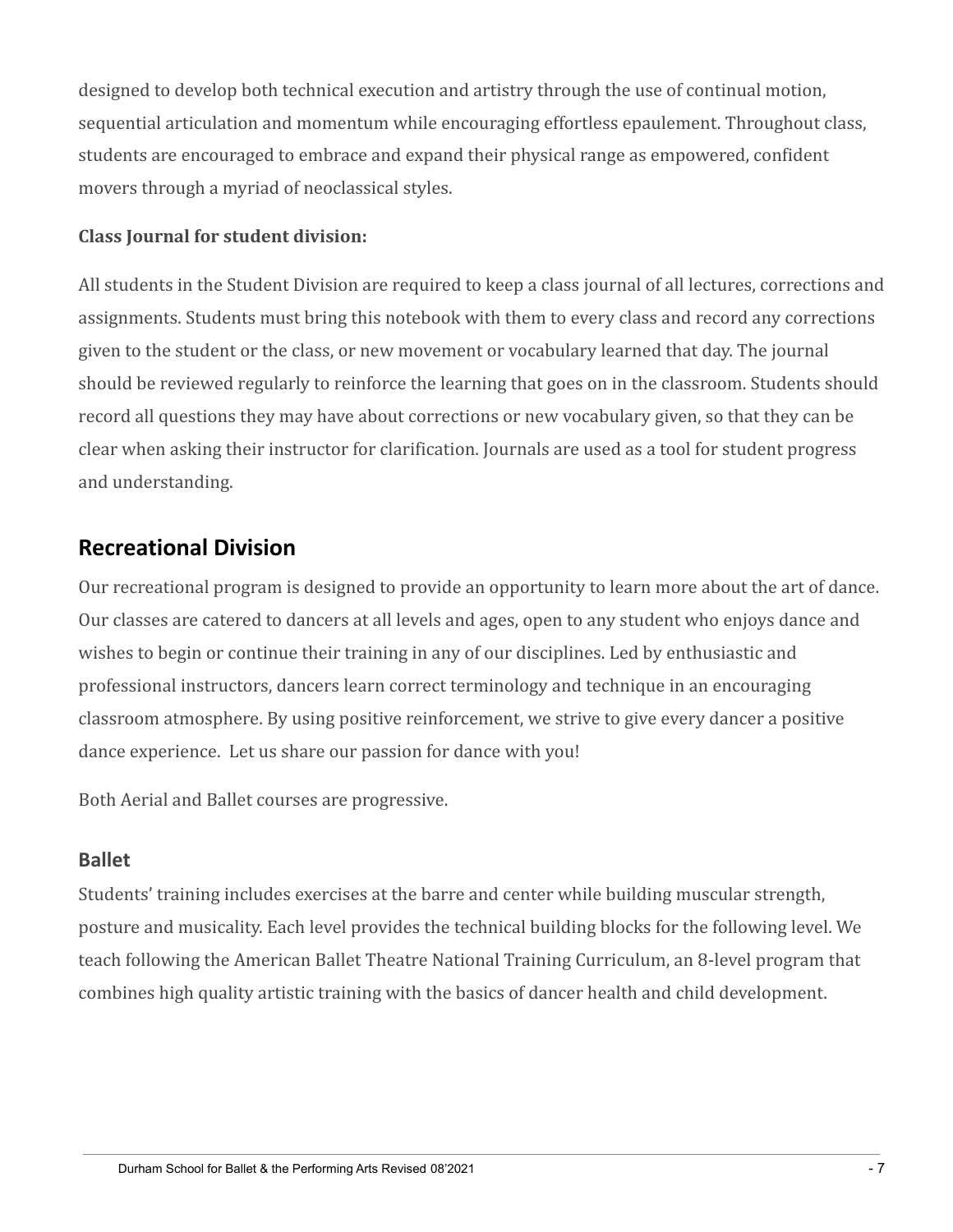#### <span id="page-8-0"></span>**Aerial**

Students' training includes methods of climbing, foot locks onto the fabrics, and learning basic movements on the fabrics and aerial safety. Students then extend their working repertoire of aerial movements, their core strength, their stamina, and their body control. As students' progress they will learn new climbs and locks, as well as additional movements including inversion all based on having a fundamental control in silks. Students will explore staying in the air and combining several movements in order to build a base for future performances.

There is no required uniform for Recreational Division classes BUT there are dress code requirements.

#### **Recreational Classes may include:**

Adult Absolute Beginner Ballet

Adult Ballet Basics Open Intermediate Ballet Adult Aerial Silks Beginning Open Aerial Conditioning Youth Ballet Youth Aerial And more!

#### *Workshops & Master Classes*

DSBPA offers workshops year-round in aerial silks, aerial lyra, ballet, contemporary, jazz and theatre when an opportunity arises. We reach out to students and their parents via email and Facebook when there is a potential workshop. Fees and length of workshop vary and are not refundable unless the planned workshop is cancelled. These classes are open to anyone in the dance and theatre community.

#### *Project Plie*

In September 2013, American Ballet Theatre announced the formation of Project PlieÌ, a comprehensive initiative to increase racial and ethnic representation in ballet and diversify America's ballet companies. Project PlieÌ seeks to combine training and support of ballet students from communities previously underrepresented in American ballet companies with the creation of a nationwide network of partner professional ballet companies who are committed to diversity. In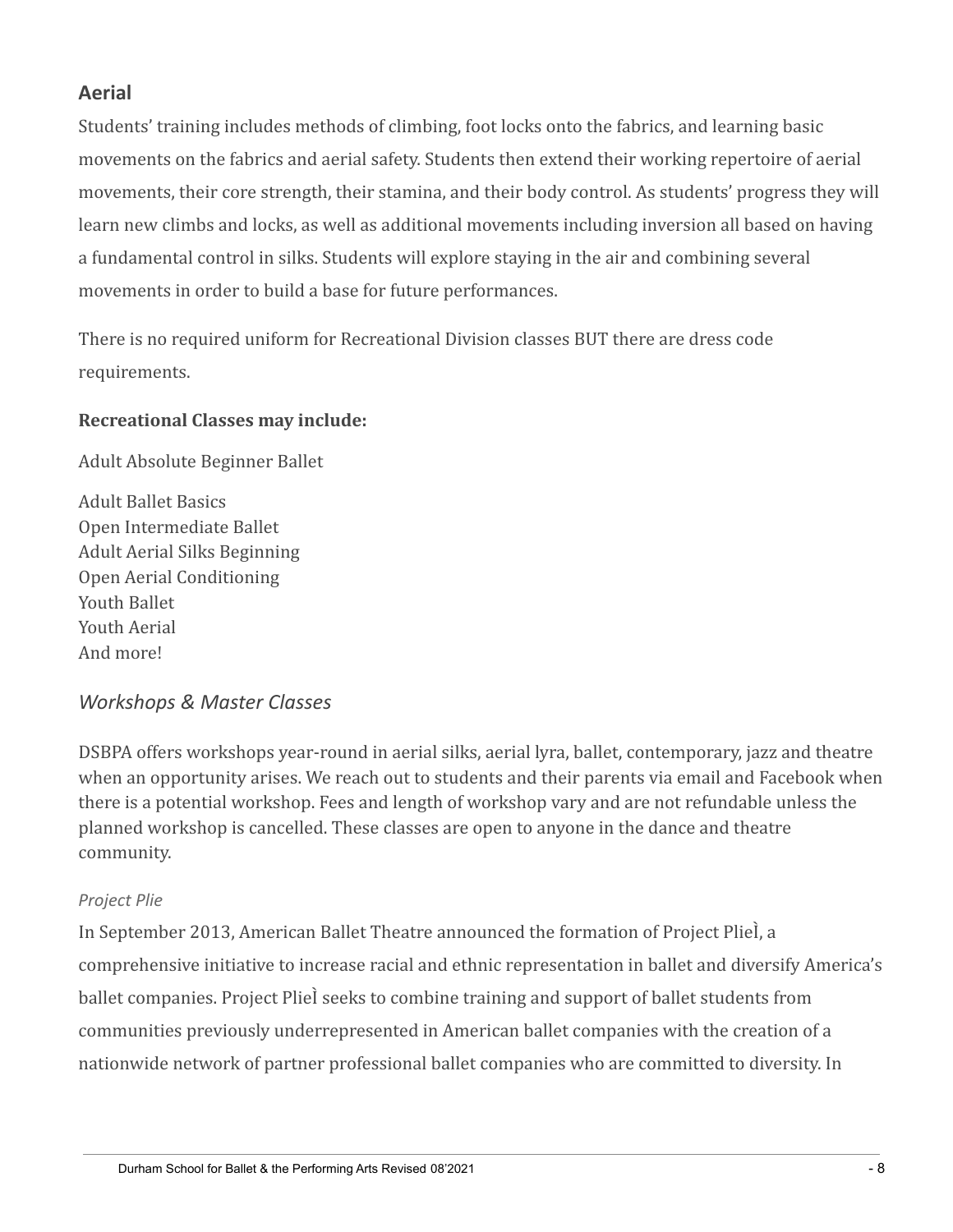addition, Project PlieÌ will include a new partnership with Boys & Girls Clubs of America to introduce participants to ballet and identify children for future training. (from ABT.org website)

DSBPA is a proud partner with Durham's Salvation Army Boys and Girls Club and has taught several master classes both at the SA and at the School.

# <span id="page-9-0"></span>**Admission & Enrollment**

Durham School for Ballet & the Performing Arts, LLC celebrates open admission to all students who wish to further (or begin) their training with certified instructors. There is no audition needed to begin training at the School but new students must be prepared to take a placement class to determine the correct level.

## <span id="page-9-1"></span>*Registration & Tuition*

Registration is done online registrations via a secure online portal. This link can be found on our website.

Tuition will be processed by the automatic billing of your credit or bank card. Only the secure system in JackRabbit has card and bank information. Our office cannot access the details of your payment information.

If you must pay by check or cash, we must still have a valid card on file and your payment must be received at the studio office BEFORE the tuition due date. If payment has not been received by the due date your payment will be processed using the information on file.

Each family is responsible for maintaining updated information via the online parent portal; this includes entering a debit or credit card number or banking information for the purpose of making secure tuition payments for automatic processing.

Students admitted mid-month will pay a prorated amount for the remaining classes in that period. Once classes have begun tuition is not refundable. If a student misses a class, they are expected to make the class up in an appropriate level.

## *Tuition rates*

Current Tuition Rates can be found on our website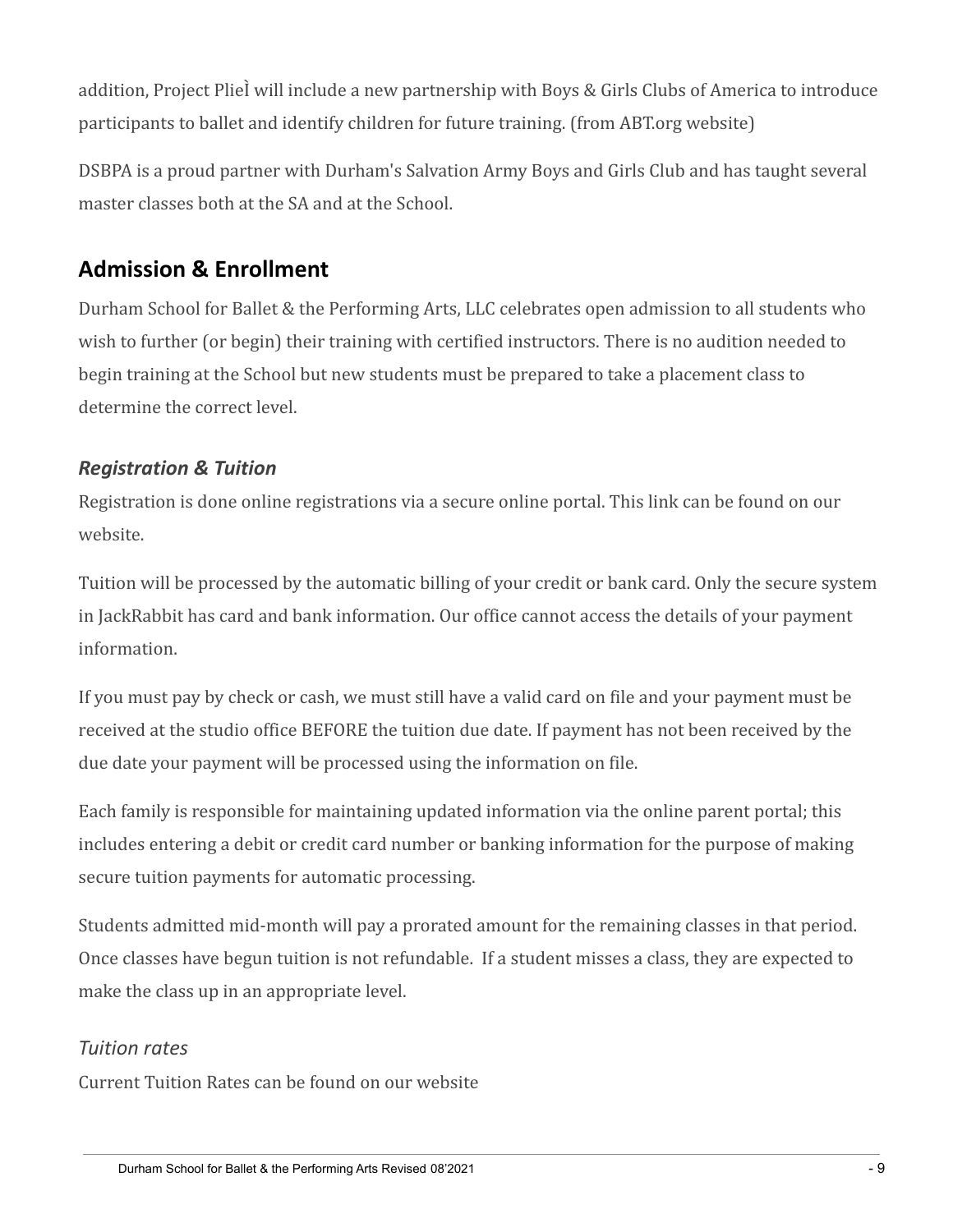#### *Registration fees*

Registration Fees per student with a maximum per family. Fees are due at the time of enrollment.

# <span id="page-10-0"></span>**Medical leave or Withdrawal**

Students' accounts will be put on hold with no fees assessed if they must withdraw from classes due to prolonged illness or severe injury (verified by physician's written orders) and upon approval of the student's instructor and office. If a financial need arises, please speak with the office.

If a student chooses to withdraw from classes, there will be a charge assessed as a withdrawal fee. Written notification must be received and confirmed by the DSBPA Office at least 30 days prior to the withdrawal date. The withdrawal fee is due at the same time written notification of class(es) being dropped is received.

If monthly tuition has not been received by the 4th day of the month and payment arrangements have not been made, a late payment will be accessed. If an account becomes 30 days past due the student(s) will not be allowed to participate in class(es). If a financial need has arisen, please contact the office to discuss options. Once accounts become 60 days delinquent it will be sent to the attorney representing DSBPA for collections.

Students with previous outstanding accounts will not be registered for upcoming classes.

# <span id="page-10-1"></span>**Scholarships**

A limited number of work-study opportunities are available on a year-to-year basis for the Academic year. The amount of assistance offered is commensurate with the number of hours worked for the School.

# <span id="page-10-2"></span>**Summer Programming**

DSBPA offers a variety of Summer Intensives, Summer Camps and Classes in order for dancers to maintain their strength and flexibility throughout the summer. More information can be located on our website.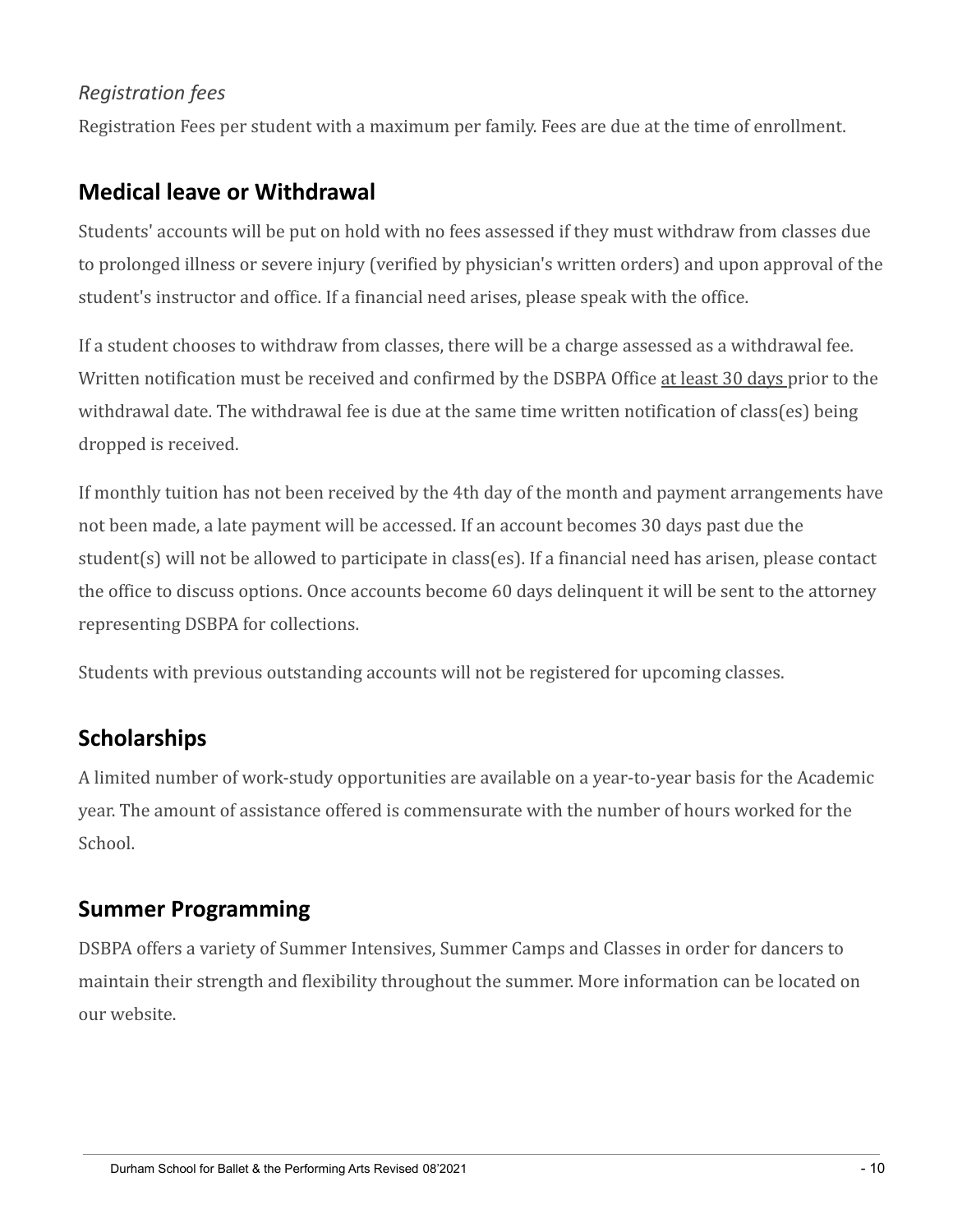Our full and half day intensives are designed for motivated students who wish to maintain and expand their training repertoire. They also serve as an excellent preparation for advanced students who plan to attend summer long ballet intensives**.**

Our half day and full day camps are designed for exploration and learning over the summer months.

Classes for students of all ages who wish to maintain their training throughout the summer break.

# <span id="page-11-0"></span>**School Policies & Procedures**

## <span id="page-11-1"></span>**Code of Conduct**

It is the policy of Durham School for Ballet and the Performing Arts to maintain a positive, healthy and productive learning and working environments for all students, instructors and administrators. DSBPA students are supported by a dedicated faculty, administration and consulting staff. DSBPA takes pride in offering students' exceptional faculty, master classes and workshops and an outstanding facility.

As part of their training, DSBPA students are expected to behave in a responsible and disciplined manner and to adhere to the School's rules and regulations, both inside the DSBPA facility and outside in the greater community as representatives of DSBPA. Students are expected to treat DSBPA staff and other students with respect and to maintain a positive attitude. DSBPA strives to ensure that all rules are clear and reasonable, and students are expected to observe the established Code of Conduct.

DSBPA reserves the right to suspend or dismiss any student whose conduct or attitude is found to be unsatisfactory. Please respect the expertise and decisions of the DSBPA faculty and staff.

# <span id="page-11-2"></span>**Class Etiquette**

Students must arrive on time for class, dressed and ready with hair pulled securely away from the face.

If a student arrives late, they must wait at the classroom door for acknowledgement from the instructor before being allowed to enter. Late arriving students may have to observe and take notes.

Students are expected to be attentive and courteous in class.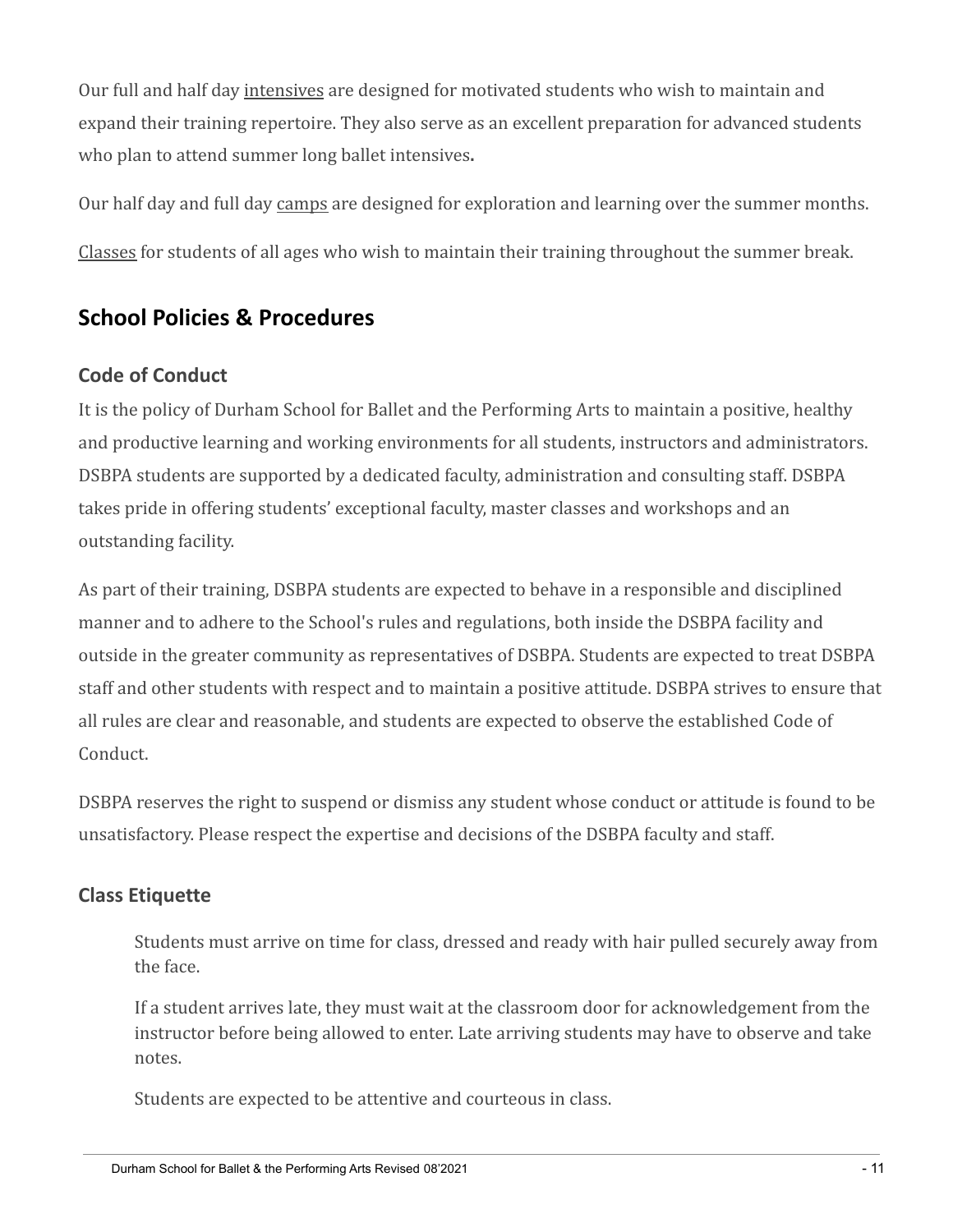Students are not allowed to leave class without the instructor's permission.

Students are not allowed to hang on the barres in the studios.

Students must keep their hands off of the mirrors.

Students are expected to be respectful, supportive and encouraging to one another and the instructor.

Entitled behavior and bullying are not tolerated at the School.

Students may not bring electronics into class.

#### **The following are absolutely forbidden at DSBPA:**

- Physical intimidation or injury, verbal harassment
- Theft, destruction of School property or property of others
- Verbal abuse; lewd, vulgar conduct
- Sexual harassment or coercion
- Possession of drugs and/or alcohol: Any student found using drugs, or consuming or under the influence of alcohol (including providing drugs or alcohol to another student) will be subject to disciplinary action up to expulsion...
- All students are expected to obey relevant state laws regarding tobacco use, neither smoking nor vaping are allowed on School premises.
- Firearms or weapons of any kind
- Self-destructive behavior
- Willful destruction or misuse of DSBPA or another person's property
- To film or photograph in the changing rooms or restrooms
- Inappropriate use of the internet
- Improper use of cell phones
- Photography in the studios of fellow students or faculty is prohibited unless requested by faculty

Any of the above actions will be reported immediately. The director will decide the appropriate disciplinary action.

# <span id="page-12-0"></span>**Use of Social Media\***

When using ALL forms of Social Media (including but not limited to Facebook, Instagram, Snapchat,

Twitter) all students and parents must adhere to this Social Media Policy.

No sharing of personal information that comprises or is confidential for the School, our faculty, staff, or other students and their families is permitted.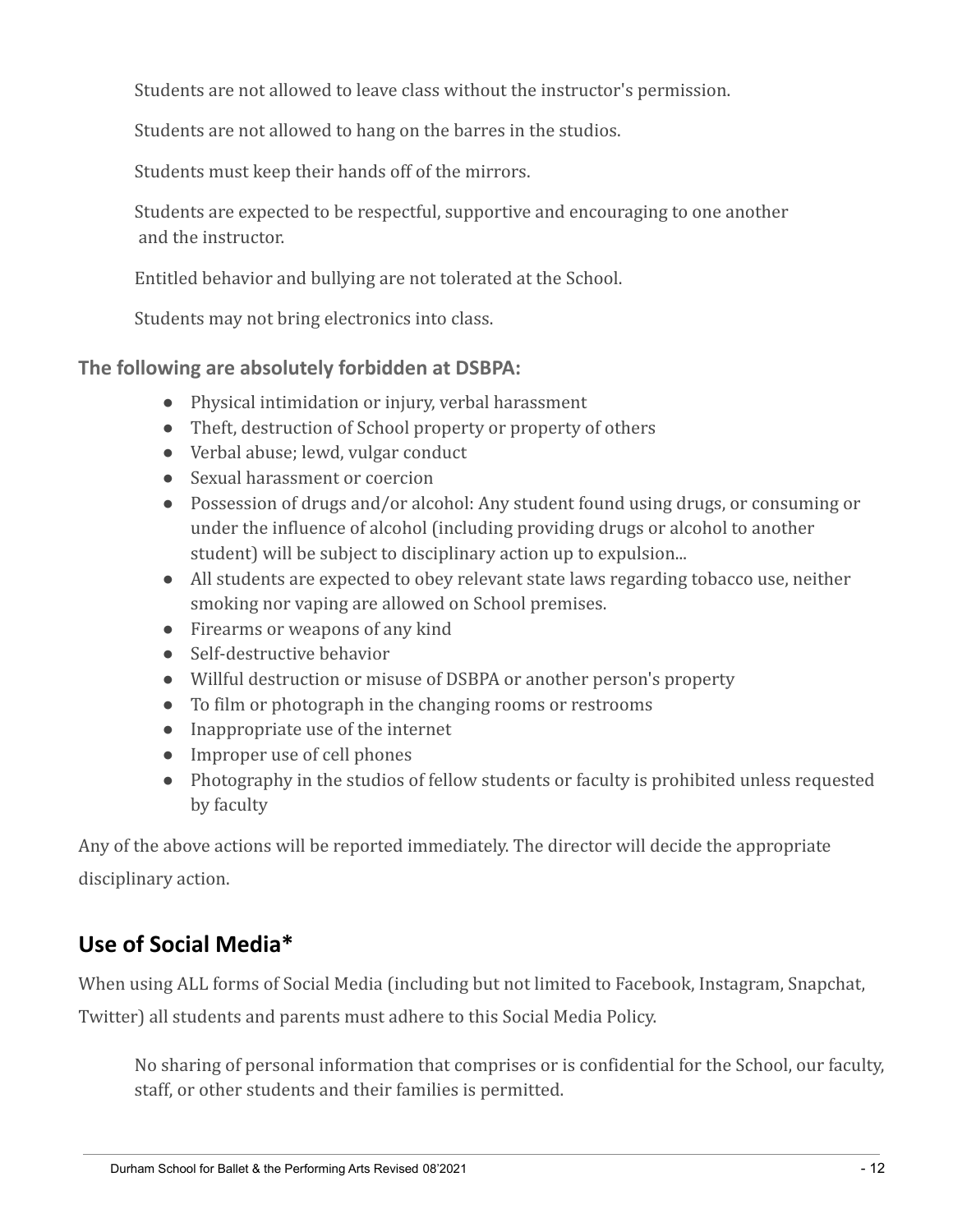Proprietary and confidential information may not be shared on any social media site. Students and parents may not photograph, video or record any material in classes without the teacher's permission.

Where permission has been given to record a class/routine for rehearsal purposes, use of that recording has been authorized for that purpose only and under no circumstances must it be posted on any Social Media platform.

Never post anything that could compromise the self-esteem of students that attend DSBPA.

Any and all choreography taught by staff and guest teachers, remains the property of DSBPA. Should any material be posted to Social Media (in agreement with this policy) credit must be given to DSBPA.

The recording and airing, sharing, posting, distribution of teachers' routines, is a serious breach of copyright and may result in offenders being asked to withdraw from DSBPA and in some circumstances, legal action may be considered.

Students/Parents should not contact staff via Social Media at any time or for any reason. Should a teacher be contacted, and it is their duty to let administration know.

Bullying/harassment of any kind over social media will not be tolerated and may result in termination of students' enrolment.

When posting on Social Media, all credits must be given to those relative to the post.

Neither students nor their parents should claim or imply that they are speaking on behalf of DSBPA.

Any posts seen on social media that are deemed inappropriate or distasteful will result in the students and parents being notified and the post being removed from all platforms.

\**with thanks to Lisa Clark Dance Centre for sharing their Social Media Policy with us*

# <span id="page-13-0"></span>**Attendance**

Students are expected to attend all scheduled classes. Students or their families must report all absences to the School prior to class time in order to be excused. Students who are injured are expected to observe classes and take notes. Attendance is critical to consistent progress and advancement in the School. Poor attendance (for any reason) may jeopardize a student's placement, opportunities to perform, promotion or scholarship assistance. Classes are NOT transferable. Make-up classes will be scheduled by the School for classes missed due to environmental events outside the control of the DSBPA.

Regular, consistent attendance to classes is the keystone to progress. It is essential that students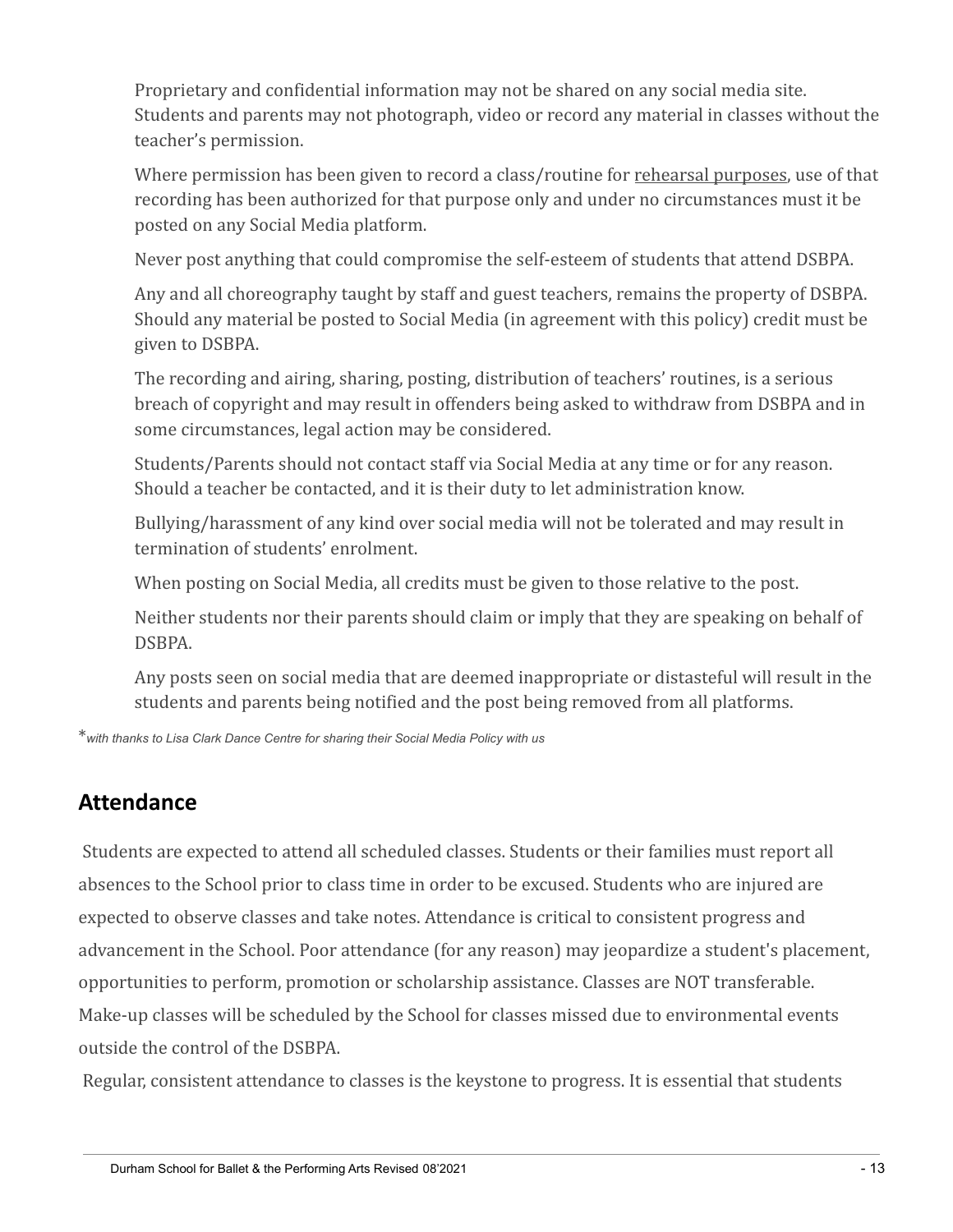attend all their scheduled classes and come to class on time. Late arrival does not allow a student sufficient time to warm up, may cause injuries and disrupts class concentration. Students that are more than 15 minutes late to any class will be asked to sit, observe and take notes. Students who have missed more than 50% of their classes in one month may be required to drop to a lower-level class in order to ensure safety and comprehension.

# <span id="page-14-0"></span>**Waivers for Aerialists**

In addition to the basic liability waiver on the School registration form, all students wishing to engage in aerial training must sign an aerial specific waiver form.

# <span id="page-14-1"></span>**Promotion**

DSBPA students are only promoted when they have demonstrated a mastery of the material in their current level. Students are not promoted automatically after one year, regardless of age. It is not uncommon for students to spend more than one year at a particular level. Age is only considered for placement of Children's Division students in the Primary levels. Students that have missed too many classes (50% or more) over the course of the Academic Year are not eligible for promotion.

# <span id="page-14-2"></span>**Make Up Classes**

Makeup classes can be scheduled via online portal or directly with the office. No credit is given for missed classes and should be made up within 30 days of missed lesson.

# <span id="page-14-3"></span>**Withdrawing from or adding classes**

If a student wishes to withdraw from an on-going class, the School must be notified in writing at least 30 days prior to dropping the class. A withdrawal fee of \$75 per class will be charged and is payable within 20 days.

Those students wishing to add a class must contact the School office and a revised schedule will be emailed with an updated tuition amount.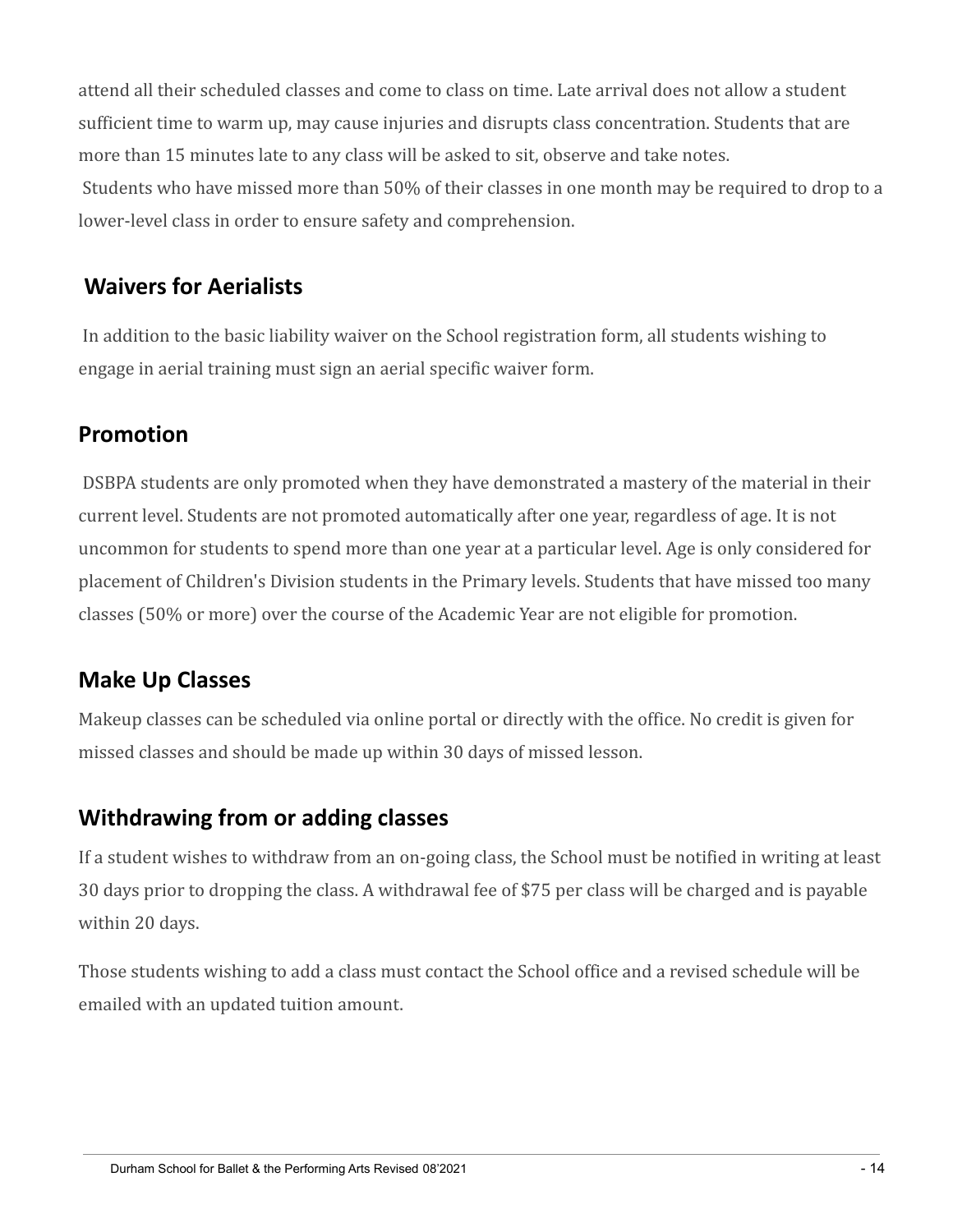# <span id="page-15-0"></span>**Building Rules**

Be respectful of the administrative staff and other classes, by keeping noise to a minimum in the lobbies.

No food or drink (except water) is allowed in the studio rooms.

No one is permitted in studios when they are not attending a class or rehearsal unless at the request of a staff member.

# <span id="page-15-1"></span>**Class Observation**

DSBPA has observation windows in each studio at this time, due to COVID protocols, observation is not currently available. It is possible to arrange for the class to be viewed through zoom with advanced notice.

# <span id="page-15-2"></span>**Cameras & Photography & Zoom recording**

No photography, videotaping or Zoom recording is allowed unless requested by the instructor leading that class or workshop. Choreography and other class material may be shared only by (or with the permission of) the choreographer or instructor. Parents wishing to take pictures of their student may only do so outside of class time and may not include any other students or faculty in the image. Registration forms for all DSPPA programs include an agreement, which gives DSBPA permission to take photos of students in classes to use for purposes of promoting Durham School for Ballet and the Performing Arts, LLC.

## <span id="page-15-3"></span>**Cell Phones**

Students are not allowed to bring cell phones into class with them unless requested by their instructor. All cell phones must be turned to silent and put away. DSBPA is not responsible for lost or missing items.

# <span id="page-15-4"></span>**Belongings & Valuables**

Both cubbies and lockers are provided for students' use. Students' belongings must either be placed in a locker or cubby or taken into the studio with them and placed against the wall, this includes a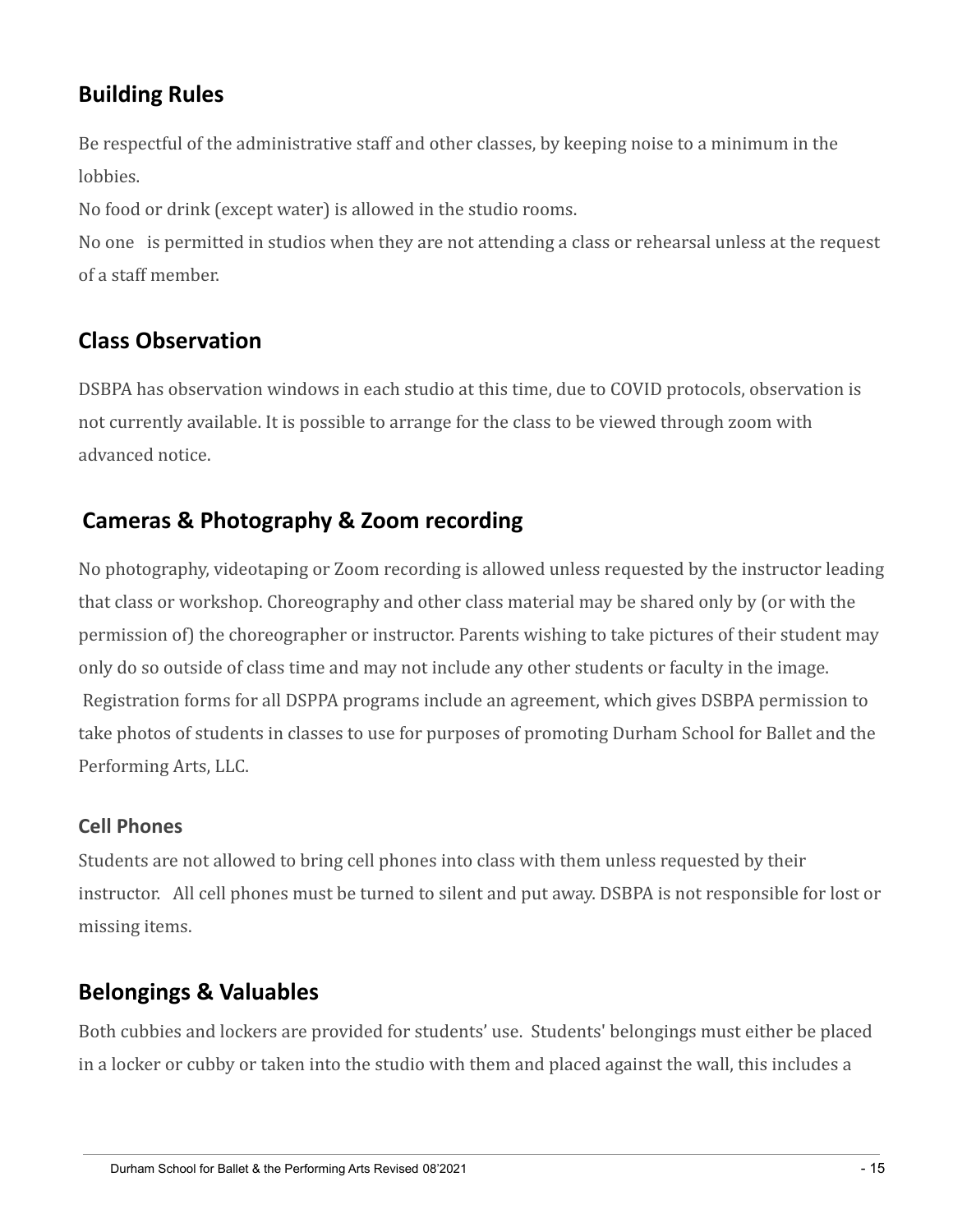water bottle. *Valuables should not be brought to the school. If this is unavoidable, they should be placed in a locker with a lock provided by the student*.

#### <span id="page-16-0"></span>**Lost and Found**

All items except water bottles, electronic devices and jewelry will be placed in the Lost and Found trunk. Electronic devices and jewelry may be picked up in the School office and water bottles will be disposed of.

DSBPA makes a monthly donation of Lost and Found items which remain unclaimed for a month.

The School is NOT responsible for your lost or stolen property.

# <span id="page-16-1"></span>**Hands on Training**

Hands-on training methods are used in combination with imagery and teacher demonstration for making corrections in students' physical placement, alignment, ballet partnering and spotting for safety purposes in all types of dance. All staff will ask before making a correction on a student that requires touch. Students who prefer not to be touched should communicate this to the School**.**

# <span id="page-16-2"></span>**Parent Teacher Communication**

Teachers are happy to speak with you but cannot do so between classes. Conferences may be scheduled by calling or emailing the office and requesting a conference. Email reminders will be sent as needed to notify you of upcoming events and deadlines.

## <span id="page-16-3"></span>**Notices to Parents and Students**

The School will communicate to parents and students via email (in most cases) or on the School Calendar. The School Calendar is posted on our website

http://durhamschoolforballet.com/calendar.htm and both students and parents are responsible for checking the calendar regularly to check for any changes to the schedule. This is particularly important during inclement weather when school-wide emails may not be possible. In the case of inclement weather or public health emergencies, classes will be taught on Zoom if technology is available.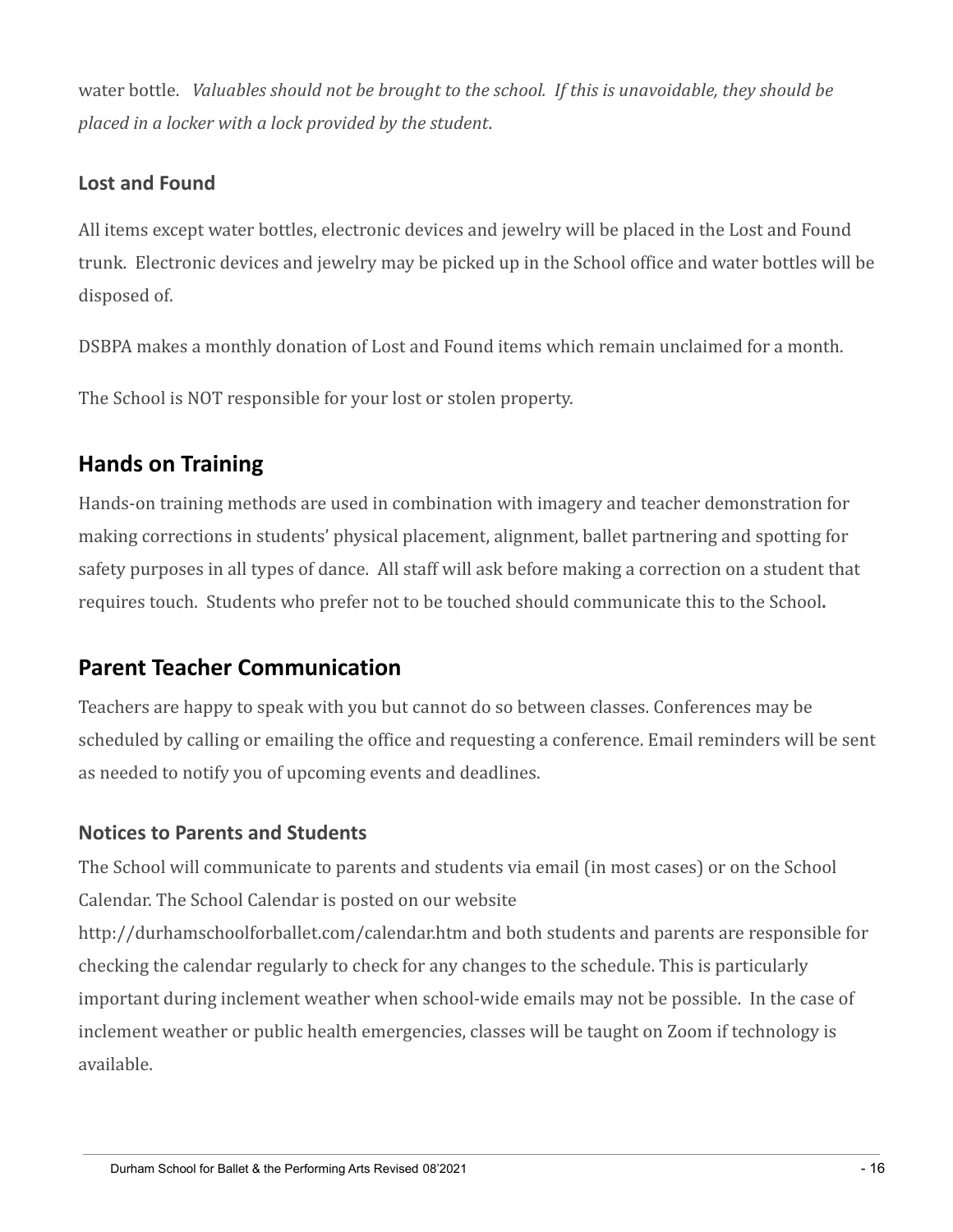# <span id="page-17-0"></span>**Medical Leave and Doctor's Notes**

Attendance in all classes is mandatory. However, Medical Leave may be initiated by the School for the management of physical or emotional conditions that hinder a student's ability to participate in class. If a student is injured (i.e., sprained ankle, broken bone, etc.), they may not be able to participate in class, however, students are required to observe class and write a report on their observations. Medical Leave may also be requested by a student or parents. When the student is ready to return, a conference between the parents/caregivers, student, instructor and Director must be scheduled to outline the plan for the student's return to classes. Tuition credits will be at the discretion of the School Director.

# <span id="page-17-1"></span>**Injuries**

All student injuries and accidents in and out of classes must be reported promptly to the School office.

If an injury occurs (either in or outside of class), please do the following:

Notify appropriate faculty and front office immediately so that immediate action can be taken. Have your doctor email a report on your injury to the School office in order to help us facilitate your recovery

We must receive written permission from your doctor allowing you to resume classes. Any student with an injury requiring limited participation in class or a significant leave o f absence from classes must meet with the School Manager or School Director to set up a recovery plan before returning to classes.

# <span id="page-17-2"></span>**Personal Hygiene**

For both class and personal comfort, all students must utilize good personal hygiene. This includes regularly using deodorant or antiperspirant and keeping an extra in a student's dance bag. No heavy perfumes or fragrances are allowed. All dancewear should be laundered frequently. Body hair that is visible under tights or leotards must be shaved or covered by clothing. Students who sweat copiously should bring backup dancewear (this is especially important for any partnering work).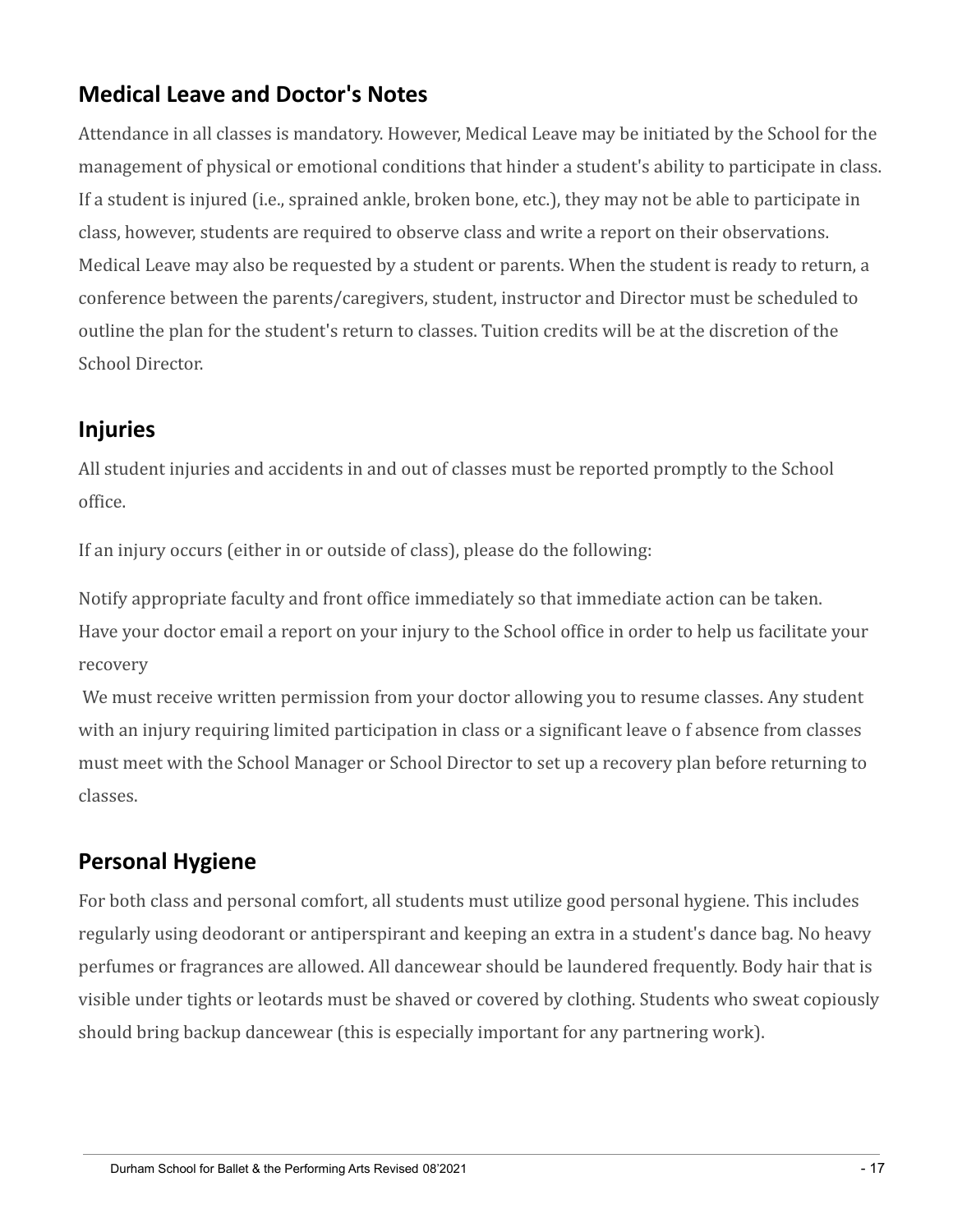# <span id="page-18-0"></span>**Weight Loss**

If any member of DSBPA faculty or staff observes the appearance of rapid weight loss at any time during the school year, or if it appears that a student is below a healthy weight, the parents/caregivers will be notified, and a conference scheduled between parent/caregiver and the School Director.

# <span id="page-18-1"></span>**Transportation, Drop-off, Pick-up, and Parking**

School parents and students have access to ample parking in the school parking lot during School business hours. DSBPA is on the DATA bus line with stops in front of the School.

No one is to arrive or to leave DSBPA wearing only leotards. This policy reflects the professional atmosphere of the School and our concern for the safety of our students. Please wear a jumper, sweats or other clothing over dancewear when arriving and leaving the School, even in the summer.

# <span id="page-18-2"></span>**Arrival at the School**

Drivers are expected to drop off students at the front door of the school 10 minutes prior to their class. The student must be dressed and ready for class upon arrival. Students who arrive more than 15 minutes after the start of class will be required to observe and take notes. In the case of evening classes, the building is locked 15 minutes after the last class has begun and students will not be able to access the building. Please be on time (early) to your classes.

## <span id="page-18-3"></span>**Departure from the School**

Parents are expected to pick up students promptly after classes. Please contact the School if you are delayed or anticipate a delay. School staff closes the building 15 minutes after the final class of the evening (this time varies from day to day). A fee will be assessed per quarter- hour if staff must wait with a student after the building officially closes.

#### <span id="page-18-4"></span>**Inclement Weather Closure Procedures**

DSBPA will update the School Calendar in the event of inclement weather or disaster conditions in Durham. Parents and students are responsible for checking the online School Calendar as DSBPA *does not* follow the Durham Public Schools closings. Depending on the nature of the reason for closing, classes may be on Zoom. If the studio can remain open, please use your judgement when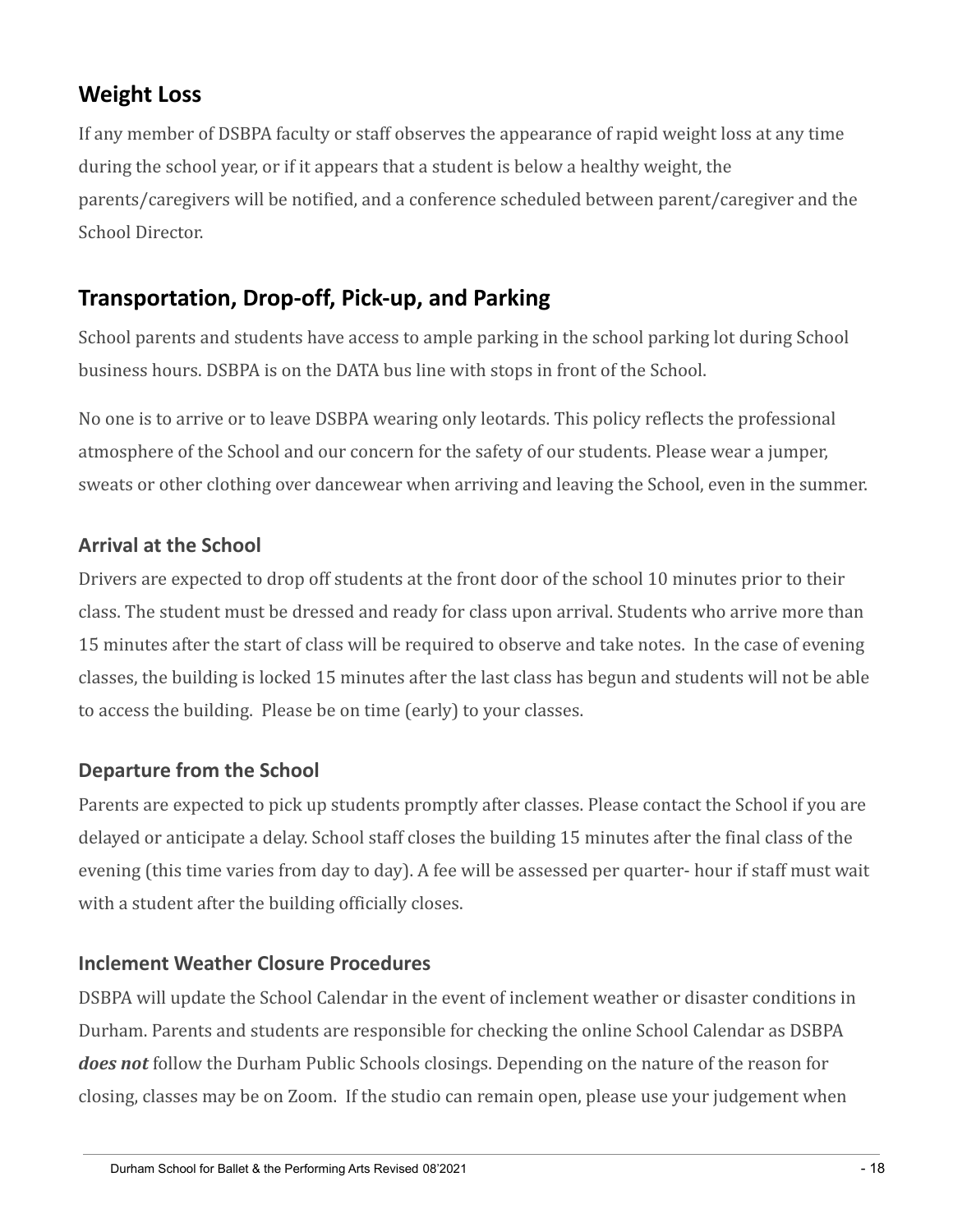traveling in unsafe conditions. In the event the School facility needs to be evacuated, staff will escort students to the far side of the School parking lot. In the event of a tornado, staff will gather students into designated locations within the building.

# <span id="page-19-0"></span>**Dress Code**

All Children's Division and Student Division students are required to meet the dress code for all of their classes and are responsible for acquiring the necessary uniform for their classes within two weeks from the start of Academic Year classes.

We welcome students of all races, ethnicities, genders, and sexualities and maintains zero-tolerance for any form of discrimination. Our dress code offers options for students to pick the attire they are most comfortable dancing in.

# <span id="page-19-1"></span>**Dress Code for Children's Division**

**Pre-Primary** - Non-restrictive clothing OR

Option 1: Pink ballet dress and flesh colored (or pink) ballet slippers

Option 2: White, fitted t-shirt and black shorts or leggings and white or flesh-tone ballet slippers

## **Primary Levels 1-3**

Option 1: Class color ballet dress with flesh-colored tights and flesh colored ballet slippers to match tights

Option 2: Short-sleeved white leotard or snug t-shirt with black dancers' tights or leggings and white or flesh colored ballet shoes

Mid-length to long hair is required to be pulled back from the face and fastened securely to keep the hair out of the dancer's eyes. . Short hair also needs to be fastened away from the face. Students/parents must be responsible for the necessary supplies and have hair done before class time.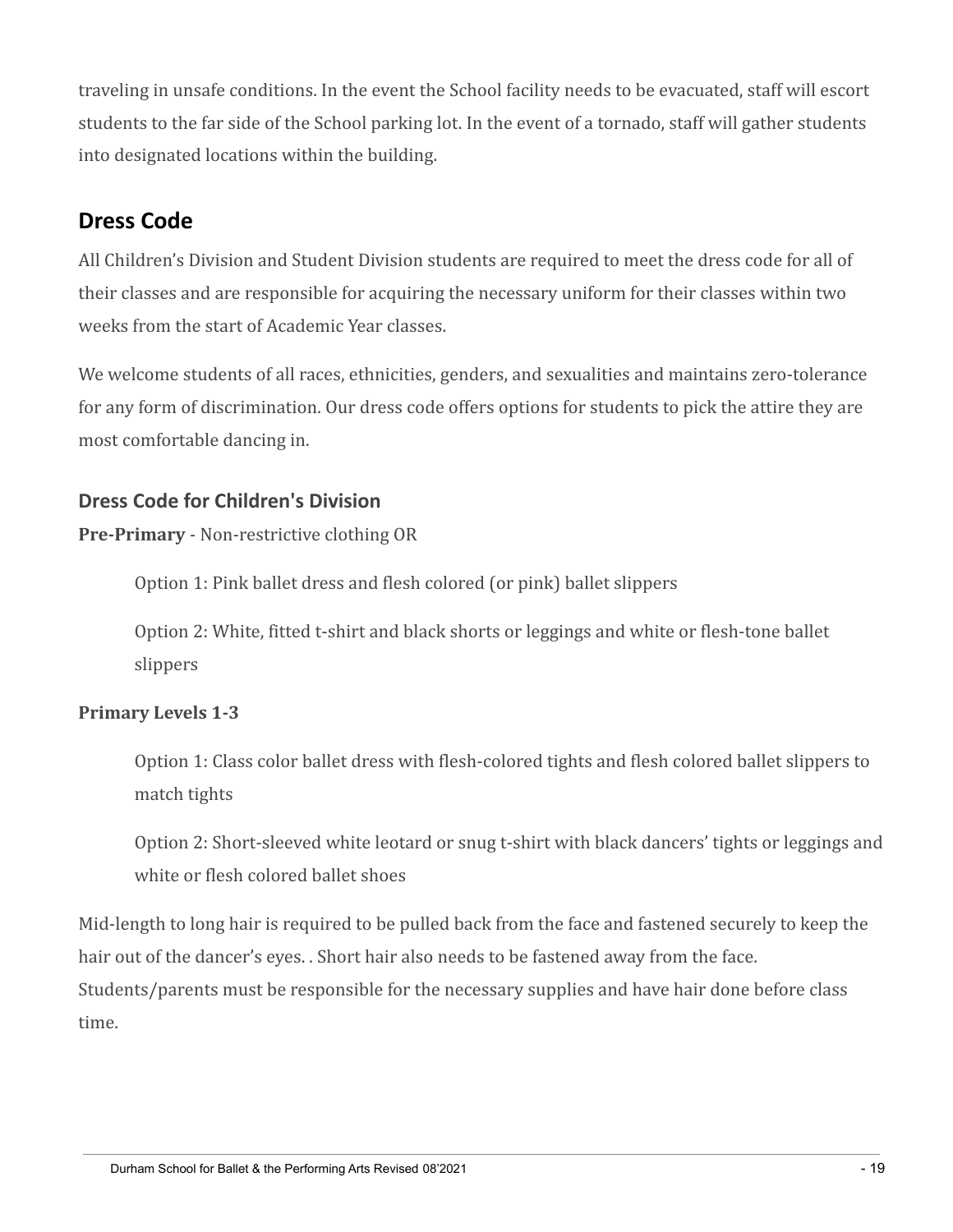#### <span id="page-20-0"></span>**Dress Code for Student Division**

Ballet Levels 1-5

Option 1: Class colored leotard, choice of 3 styles, and flesh-colored, convertible foot tights. Ballet and Pointe shoes must match tights. Skirts are optional BUT must match leotard color.

A list of recommended shoe dyes can be obtained at the studio. A list of the required class leotard style numbers must be picked up from the office.

Option 2: fitted white t-shirt or white leotard, transition tights in grey or class color and dance belt for those with male anatomy, white or flesh colored ballet shoes

**Variations and Pas de Deux**: students wearing option 1 need same color skirt as leotard or practice tutu

#### **Modern class attire:**

Modern students should wear their usual ballet uniform. Students who are not currently enrolled in ballet must wear a leotard (any color) under black, footless tights. Dance shorts may also be worn in this class.

#### **Tap Shoes:**

Tap shoes must be the tap "oxford" style in black. No split-sole tap shoes.

## <span id="page-20-1"></span>**Dress Code for Recreational Division**

Recreational Division students: adults, kids, teens, and tween do not have a set uniform for classes, however we do have certain dress requirements for your comfort, safety and to allow instructors to see and correct your alignment. All students are required to wear ballet appropriate clothing that allows for fluid movement during class. Jewelry and other accessories should be minimal: small earrings and watches at the teacher's discretion.

Mid-length to long hair is required to be pulled back from the face into a neat bun and fastened securely to keep the hair out of the dancer's eyes. using pins and a hair net. Short hair also needs to be fastened away from the face.